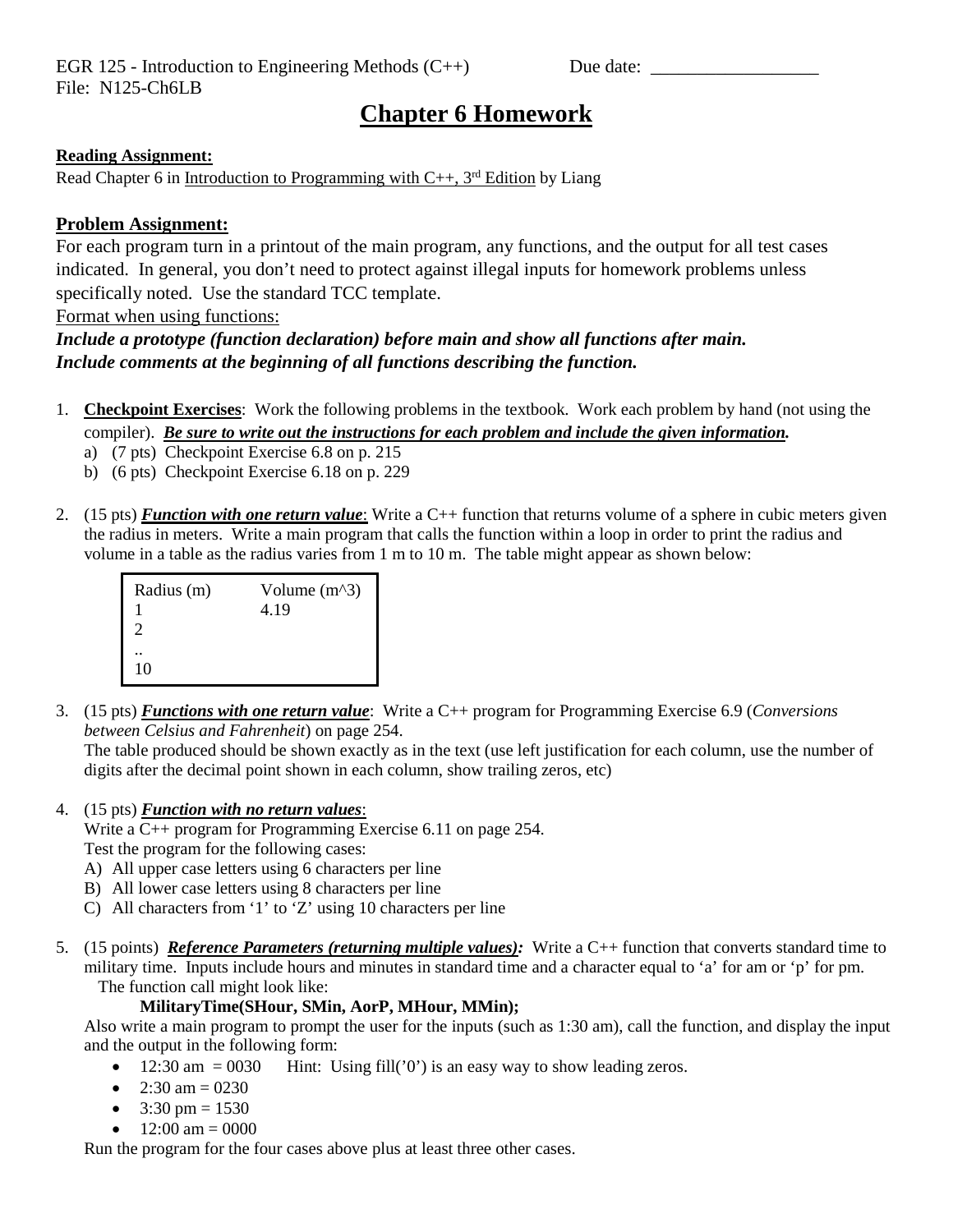- 6. (13 pts) Reference Parameters (functions with multiple output values): Write a  $C++$  function that when given a string, the function will return the number of uppercase letters, the number of lowercase, and the number of other characters in the string. Also write a main program that:
	- Prompts the user to enter a string (use getline() to read the string)
	- Calls the function
	- Displays the number of vowels, the number of consonants, and the number of othe characters Test the program for the following cases:
	- A) John Doe (Result: 2 uppercase, 5 lowercase, 1 other)
	- B) 12 Inches = 1 Foot (Result: 2 uppercase, 8 lowercase, 8 other)
	- C) Your name
	- D) A sentence with at least 5 words

# *(Problem 7 is on the on next page)*